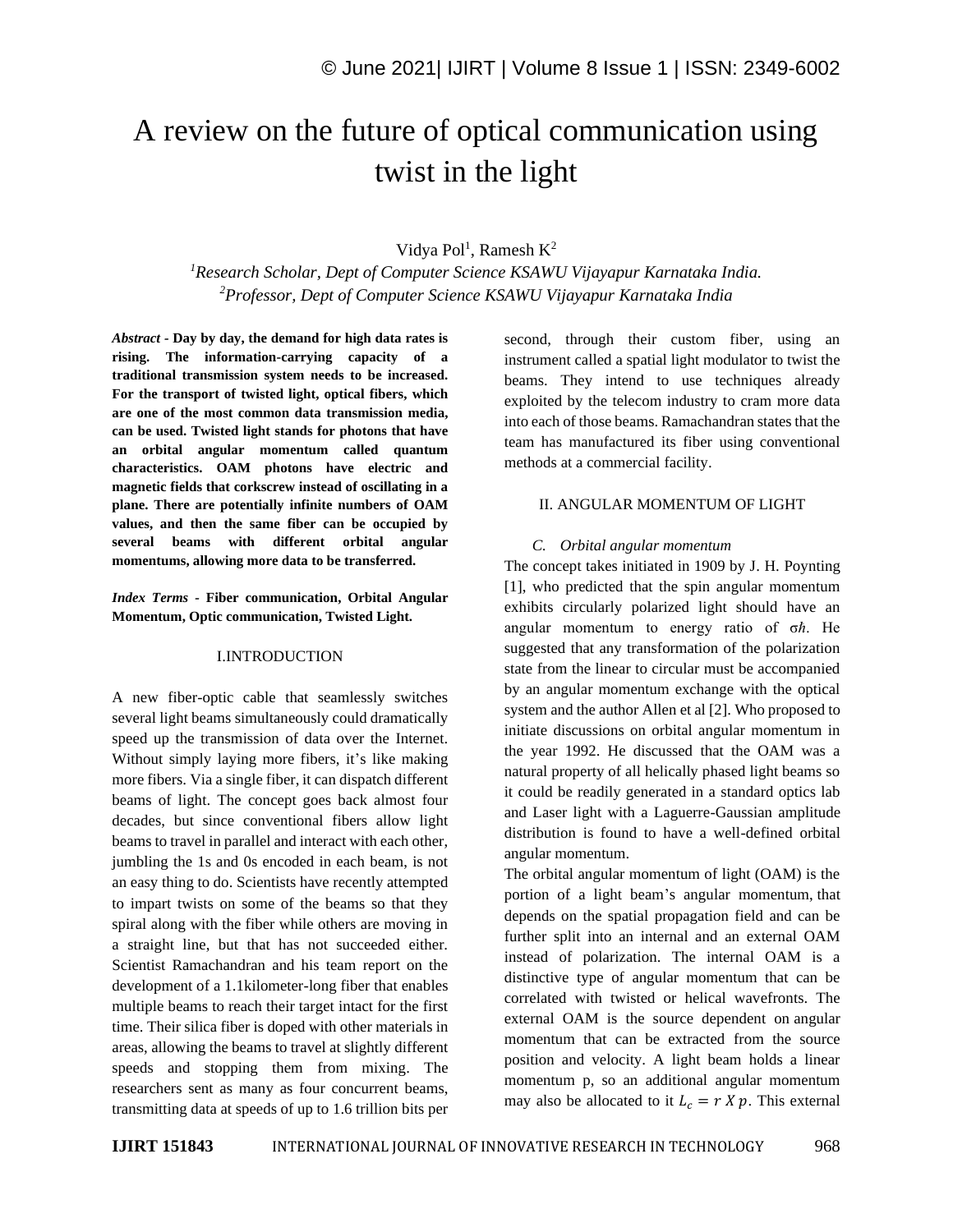angular momentum is based on the choice of the coordinate system's origin. If one selects the origin of the beam axis and the distribution of the beam is cylindrically symmetric. The external angular momentum is a type of OAM that appears when there is a paraxial light beam called helical mode in the internal OAM. These electromagnetic field helical modes are distinguished at the beam axis by a wavefront that is formed as a helix with an optical vortex in the middle. Helical modes  $m$ , are characterized by positive or negative integer numbers. The electromagnetic waves have a property like an OAM which describes the rotational degree of freedom and rotational characteristic for energy. Using an instrument called spatial light modulator to twist the plane light wave. The helical modes of the EM field are characterized by a wavefront that is shaped as a helix structure with the optical vortex in the center which can be characterized by an integer number (positive or negative) this is also called the topological charge of the optical vortex. Light has a basic property light phase and amplitude, phase generation by using the azimuthal expression for light carrying OAM is  $\phi$  $(r, \phi) = exp(i l \phi)$  Where  $\phi$  is the angular coordinate and  $\ell$  can be any integer value, positive or negative.  $i = \sqrt{-1}$  and  $\varphi$  is an azimuthal angle [4].

# *B. Spin Angular Momentum*

The spin angular momentum of light (SAM) is the component of the angular momentum of a light beam that can be associated with its circular or elliptical polarization when its electric and magnetic fields rotate continuously around the beam axis during the propagation [5]. The circular polarization is left  $(L)$  or right  $(R)$  depending on the field rotation direction. When the light beam is circularly polarized, each of its photons carries a spin angular momentum of  $\sigma h$  where  $\hbar$  is reduced and the  $\pm$  sign is positive for left and negative for right circular polarization. This SAM is directed along the beam axis.

### *C. Total electromagnetic field Angular momentum*

Electromagnetic (EM) beams do not only carry energy, the power that is Poynting flux, linear momentum), and spin angular momentum (SAM and wave polarization) but also orbital angular momentum (OAM). The total angular momentum  $J^{EM}$  can be separated into two parts

$$
J^{EM} = \frac{\varepsilon_0}{2iw} \{ \int E^* X E \, d^3 \varkappa + \int \Sigma E_i^* ([(x - x_0)]) E_i \hat{e}_i \} \, d^3 x
$$

The first part is the spin angular momentum (SAM)  $s^{EM}$  wave polarization and the second part are the orbital angular momentum (OAM)  $L^{EM}$  in general, both linear momentum  $P^{EM}$ , and angular momentum  $J^{EM} = S^{EM} + L^{EM}$  are radiated out to the far zone.

## III. DIFFERENCE BETWEEN SAM AND OAM

SAM is tied to the polarization of the light beam and for single-photon its value is: $s_z = \pm(\frac{h}{2\pi})$  $\frac{n}{2\pi}$ ) and OAM is tied to the special structure of the wavefront where the orbital terms are generated by the gradient of the phase, it determines the helicoidal shape of the wavefront for a single photon it assumes the value  $L_{z} = 1(\frac{h}{2a})$  $\frac{n}{2\pi}$ ). With l=0 for a plane wave with S || k, and  $1 \neq 0$  for a helicoidal wavefront because S processes around k. Polarization enables only two-photon spin states, but actually, photons can exhibit multiple OAM eigenstates, allowing single photons to encode much more information.

# IV. WORKING PROCEDURE FOR ORBITAL ANGULAR MOMENTUM

Simple comparisons of the behavior of spin and orbital angular momentum in different situations prove to be a fruitful way to demonstrate their properties. First, however, we need to distinguish the general structures of light emitted by a laser and also its properties when converted to, for instance, an LG beam. Laser beams usually have spherical wavefronts while the azimuthal phase leads to beams with 1 intertwined helical wavefront. The LG beam is not the only example of a helical wavefront; Bessel beams, Mathieu beams, and Ince –Gaussian beams can also carry orbital angular momentum. In all cases, the interference of these helical wavefronts with a plane wave gives rise to characteristic spiral interference fringes. The production of a pure, high-order LG mode from a laser beam was first achieved using a mode convertor based on cylindrical lenses [6]. Before the Generation of LG beams with lenses, similar beams containing the same azimuthal Phase term had also been produced using diffractive optical elements Despite the various approaches that have been developed to generate helically Phased beams, they are not a feature unique to advanced optical experiment. Interference between two plane waves yields sinusoidal fringes. Interference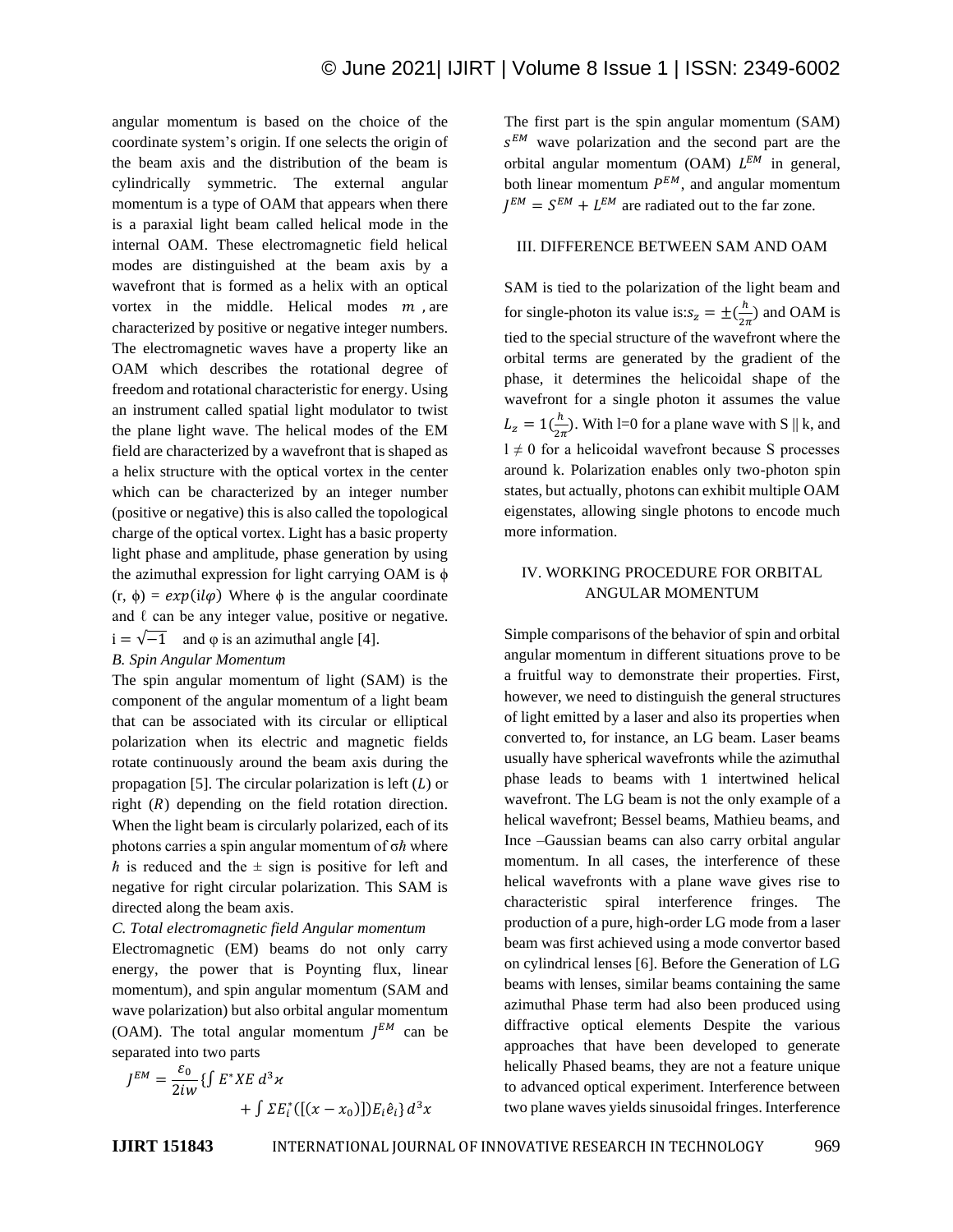Between three or more plane waves leads to points within the field cross Section of perfect destructive interference around which the phase advances or Retards by  $2\pi$ . Nowhere is this more apparent than when examining the optical Speckle resulting from laser light being scattered from a rough surface, where each Black speck is a perfect phase singularity. To generate pure LG modes, the cylindrical lens mode converter remains a convenient approach.

## V. TWISTED LIGHT COMMUNICATION

The principle behind the twisted-light concept was to bundle more information in a single beam of light which itself was a composite of other beams "twisted" or "corkscrewed" together. The twisted-light method proved to be promising, and in the latest development of the technology, researchers have shown that twisted light can be used in optical fibers, showing that the technology can be used practically. Twisted light can carry far more information than regular light because it can encode more data within a single beam by using twists within the light itself to carry more information. Light has two kinds of momentum, spin angular momentum and orbital angular momentum [3]. Using the latter, twisted light packs more data into the light by packaging this within the light's varying degrees of twists. A new kind of optic fiber that can carry "twisted light" could provide internet speeds of over a terabit a second. The technology relies on donutshaped laser light beams called optical vortices, or orbital angular momentum (OAM) beams, in which the light twists like a tornado as it moves along the beam path rather than in a straight line. Optical vortices were previously thought to be unstable in optical fiber, but Boston University (BU) Engineering Professor Siddharth Ramachandran has now designed a fiber capable of propagating them. Telecommunications companies use light to encode and send data through fiber-optic cables. Over the last few decades, scientists have increased bandwidth by enabling a single beam to carry more information, but their progress soon will be outpaced by the vast amounts of data people exchange. Laying more fibers would be expensive. The solution is to dispatch multiple beams of light through a single fiber. The idea goes back nearly four decades, but it's not an easy thing to do because traditional fibers allow light beams moving in parallel to interfere with each other,

jumbling the 1s and 0s encoded in each beam. Recently, scientists have tried imparting twists into some of the beams so that they spiral along with the fiber while others travel in a straight line, but that hasn't worked either. Resigned to this light mixing, some researchers have created complex algorithms that decipher the amalgamated beams at the end of the cable, but the algorithms are slow and not 100 percent effective. [7] scientists report building a 1.1 kilometer-long fiber that, for the first time, allows multiple beams to reach their destination intact. Their silica fiber is doped in places with other materials, which causes the beams to move at slightly different speeds and prevent them from mixing. Using an instrument called a spatial light modulator to twist the beams, the researchers sent as many as four concurrent beams, transmitting data at speeds up to 1.6 trillion bits per second, through their custom fiber. They hope to squeeze more data into each of those beams using methods already exploited by the telecom industry. fibers were manufactured at a commercial facility using standard methods, so if they were massproduced, the fiber should not cost much more than those now in use. The twist in the beam is imparted due to a property known as "orbital angular momentum." A beam of light that carries digital data can twist in a helix as it moves through space. The fascinating thing is that there can be many different rates of twisting for a beam. This property allows us to combine many data-carrying beams of differently twisted light. These beams occupy the same space but can be efficiently separated at a receiver [8]. By doing so, we can increase the data capacity that is occupying the same space.

Recently, we transmitted data over open space in a lab at a rate of up to 2.5 terabits per second using multiple beams of light that were each twisted into a different helix. Each beam acted as an independent data stream – much like separate channels on your radio. To put that in layman's terms, the broadband cable that you probably use to check your email supports up to about 30 megabits per second. Our twisted-light system transmits more than 85,000 times as much data per second.

### VI. APPLICATIONS

Before long, this research, which was funded by the Defense Advanced Research Projects Agency (DARPA) as a part of the InPho (Information in a